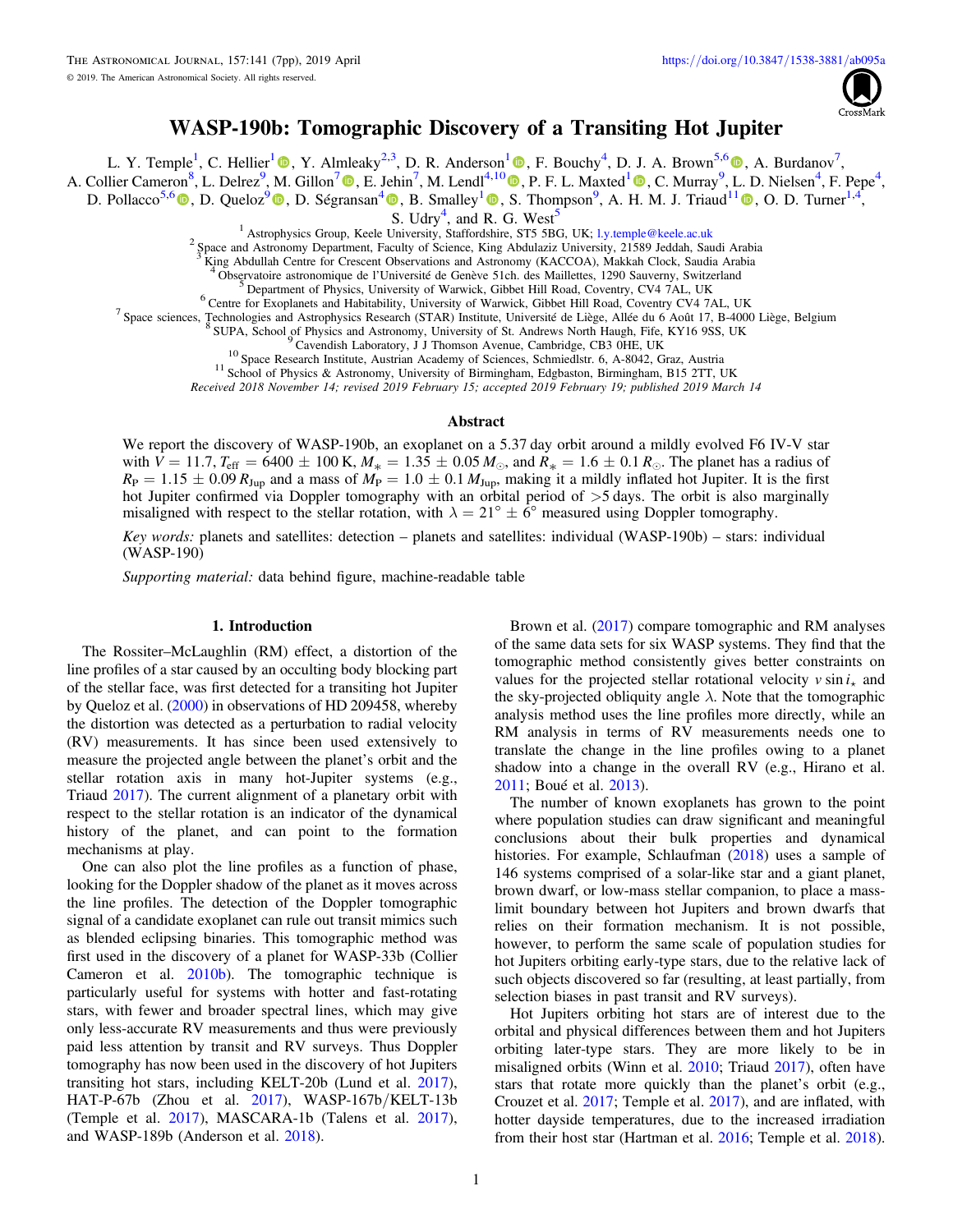<span id="page-1-0"></span>The Astronomical Journal, 157:141 (7pp), 2019 April Temple et al. Temple et al. Temple et al.

Table 1 Observations of WASP-190b

| Telescope/Instrument  | Date         | <b>Notes</b>                            |
|-----------------------|--------------|-----------------------------------------|
| WASP-South            | 2006-2011    | 30137 pts.                              |
| <b>TRAPPIST-South</b> | 2014 Nov 26  | $I + z$ , 7 s exp.                      |
| SPECULOOS-Europa      | 2017 Oct 13  | $I + z$ , 10 s exp.                     |
| <b>CORALIE</b>        | 2014 Aug-Oct | 5 RVs                                   |
| <b>HARPS</b>          | 2017 Oct 13  | 28 spectra taken<br>including a transit |
| <b>HARPS</b>          | 2018 Oct     | 5 RVs                                   |

The increased irradiation might also result in planetary magnetic fields that are stronger than those in cooler Jupiters, since the continuous injection of energy into the interior of a gas giant might produce a more efficient planetary dynamo (Yadav & Thorngren [2017](#page-6-0)).

In this work, we report the discovery and characterization of WASP-190b, a hot Jupiter orbiting a star of  $T_{\text{eff}} = 6400 \text{ K}$ which can be found in TESS Sector 2 as TIC ID:116156517 (Ricker et al. [2015;](#page-6-0) Stassun et al. [2018](#page-6-0)). We use both tomographic and RM analyses to determine the geometry of the system, and confirm the existence of the planet via the detection of its Doppler shadow and by measuring its mass using orbital RV measurements.

### 2. Data and Observations

We observed WASP-190 using the WASP-South telescope (Hellier et al. [2011](#page-6-0)) at the South African Astronomical Observatory (SAAO) from 2006 to 2011. After the detection of a planet-like transit dip in the WASP light curve we confirmed the transit with a follow-up light curve obtained using the TRAPPIST-South telescope (Jehin et al. [2011](#page-6-0)), and proceeded to obtain reconnaissance spectroscopy with the Euler/CORALIE spectrograph (Queloz et al. [2001](#page-6-0)). These were sufficient to rule out a stellar-mass binary, but, with relatively large errors, were consistent with no motion at the level of  $250 \text{ m s}^{-1}$ , and were inconclusive in finding whether or not the transiting body was a planet.

We thus attempted tomography of a transit, obtaining a series of 28 spectra through transit on the night of 2017 October 13 using the European Southern Observatory (ESO) 3.6 m/HARPS spectrograph (Pepe et al. [2002](#page-6-0)), accompanied by simultaneous photometry using the SPECULOOS-Europa telescope (Burdanov et al. [2018](#page-5-0); Delrez et al. [2018](#page-5-0); Gillon [2018](#page-5-0)). After tomographic detection of a planet-like signal, we obtained five further orbital RVs with HARPS to constrain the planetary mass. Details of the observations carried out are given in Table 1.

The HARPS spectra were cross-correlated over a window of  $\pm 350$  km s<sup>-1</sup>, using a mask matching a G2 spectral type, and the standard HARPS Data Reduction Software as described by Baranne et al.  $(1996)$  $(1996)$  $(1996)$  and Pepe et al.  $(2002)$  $(2002)$  $(2002)$ . We then analyzed the cross-correlation functions (CCFs) themselves, and computed RV measurements from the CCFs which we list in Table 2 along with the bisector spans (BS).

We used the WASP photometric data to look for any evidence of rotational modulation of the host star, using the methods of Maxted et al. ([2011](#page-6-0)). We find no such variability at periods longer than a day, with a 95% confidence upper limit on the amplitude of 1 mmag.

Table 2 RV Measurements of WASP-190, Taken Using the CORALIE and HARPS Spectrographs for This Work

| $BJD_{TDB}$                  | <b>RV</b>     |                                    | <b>BS</b>     |                                       |
|------------------------------|---------------|------------------------------------|---------------|---------------------------------------|
| $-2,450,000$                 | $(km s^{-1})$ | $\sigma_{\rm RV}$<br>$(km s^{-1})$ | $(km s^{-1})$ | $\sigma_{BS}$<br>$^{-1}$<br>$(km s-)$ |
|                              |               |                                    |               |                                       |
| CORALIE (Out of Transit):    |               |                                    |               |                                       |
| 6871.794771                  | 0.89          | 0.05                               | $-0.07$       | 0.10                                  |
| 6895.811527                  | 0.94          | 0.05                               | $-0.16$       | 0.10                                  |
| 6922.731329                  | 0.90          | 0.03                               | $-0.05$       | 0.06                                  |
| 6952.511870                  | 0.95          | 0.04                               | 0.15          | 0.08                                  |
| 7000.625106                  | 0.87          | 0.04                               | $-0.22$       | 0.08                                  |
| 8392.595422                  | 0.84          | 0.07                               | $-0.24$       | 0.14                                  |
| HARPS (Including a Transit): |               |                                    |               |                                       |
| 8040.529251                  | 0.84          | 0.02                               | 0.04          | 0.04                                  |
| 8040.540026                  | 0.82          | 0.02                               | $-0.04$       | 0.04                                  |
| 8040.550489                  | 0.84          | 0.02                               | 0.05          | 0.04                                  |
| 8040.561472                  | 0.86          | 0.02                               | $-0.02$       | 0.04                                  |
| 8040.572351                  | 0.85          | 0.02                               | $-0.05$       | 0.04                                  |
| 8040.582918                  | 0.85          | 0.02                               | $-0.02$       | 0.04                                  |
| 8040.593797                  | 0.87          | 0.02                               | $-0.00$       | 0.04                                  |
| 8040.604572                  | 0.92          | 0.02                               | 0.02          | 0.04                                  |
| 8040.615243                  | 0.89          | 0.02                               | $-0.07$       | 0.04                                  |
| 8040.626122                  | 0.90          | 0.02                               | $-0.13$       | 0.04                                  |
| 8040.636897                  | 0.87          | 0.02                               | $-0.06$       | 0.04                                  |
| 8040.647776                  | 0.84          | 0.02                               | $-0.01$       | 0.04                                  |
| 8040.658459                  | 0.80          | 0.02                               | $-0.02$       | 0.04                                  |
| 8040.669130                  | 0.79          | 0.02                               | 0.04          | 0.04                                  |
| 8040.680113                  | 0.80          | 0.02                               | 0.10          | 0.04                                  |
| 8040.690784                  | 0.80          | 0.02                               | 0.03          | 0.04                                  |
| 8040.701350                  | 0.78          | 0.02                               | $-0.07$       | 0.04                                  |
| 8040.712334                  | 0.76          | 0.02                               | $-0.03$       | 0.04                                  |
| 8040.723016                  | 0.73          | 0.02                               | $-0.03$       | 0.04                                  |
| 8040.733791                  | 0.76          | 0.02                               | $-0.05$       | 0.04                                  |
| 8040.744670                  | 0.73          | 0.03                               | $-0.05$       | 0.06                                  |
| 8040.755341                  | 0.76          | 0.03                               | 0.05          | 0.06                                  |
| 8040.766220                  | 0.77          | 0.03                               | 0.09          | 0.06                                  |
| 8040.777100                  | 0.81          | 0.03                               | $-0.10$       | 0.06                                  |
| 8040.787770                  | 0.83          | 0.03                               | $-0.02$       | 0.06                                  |
| 8040.798545                  | 0.82          | 0.03                               | 0.10          | 0.06                                  |
| 8040.809112                  | 0.85          | 0.03                               | $-0.06$       | 0.06                                  |
| 8040.820107                  | 0.82          | 0.03                               | 0.06          | 0.06                                  |
| HARPS (Out of Transit):      |               |                                    |               |                                       |
| 8393.843700                  | 0.92          | 0.01                               | $-0.20$       | 0.02                                  |
| 8396.706300                  | 0.73          | 0.01                               | 0.10          | 0.02                                  |
| 8397.590800                  | 0.86          | 0.04                               | $-0.15$       | 0.08                                  |
| 8398.611000                  | 0.92          | 0.02                               | $-0.24$       | 0.04                                  |
| 8399.542350                  | 0.85          | 0.04                               | $-0.13$       | 0.08                                  |
|                              |               |                                    |               |                                       |

(This table is available in machine-readable form.)

## 3. Stellar Parameters from Spectral Analysis

In order to determine stellar parameters of WASP-190 we co-added the HARPS spectra obtained on the night of 2017 October 13 and performed a spectral analysis. We adopted a microturbulent velocity of  $v_{\text{mic}} = 1.6 \text{ km s}^{-1}$  from the calibration of Bruntt et al. ([2010](#page-5-0)) and a macroturbulent velocity of  $v_{\text{mac}} = 6.5 \text{ km s}^{-1}$  from the calibration of Doyle et al. ([2014](#page-5-0)). We used the  $H\alpha$  line to determine an effective temperature of  $T_{\text{eff}} = 6400 \pm 100 \text{ K}$ , while using the Na D feature to measure  $\log g_* = 3.9 \pm 0.1$ . We also determined the projected stellar rotational velocity  $v \sin i_x = 13.8 \pm 0.7$  km s<sup>-1</sup>, and the surface metallicity  $[Fe/H] = -0.02 \pm 0.05$ . These results are also listed in Table [3](#page-2-0). Using the MKCLASS program (Gray & Corbally [2014](#page-6-0)), we then obtained a spectral type of F6 IV–V.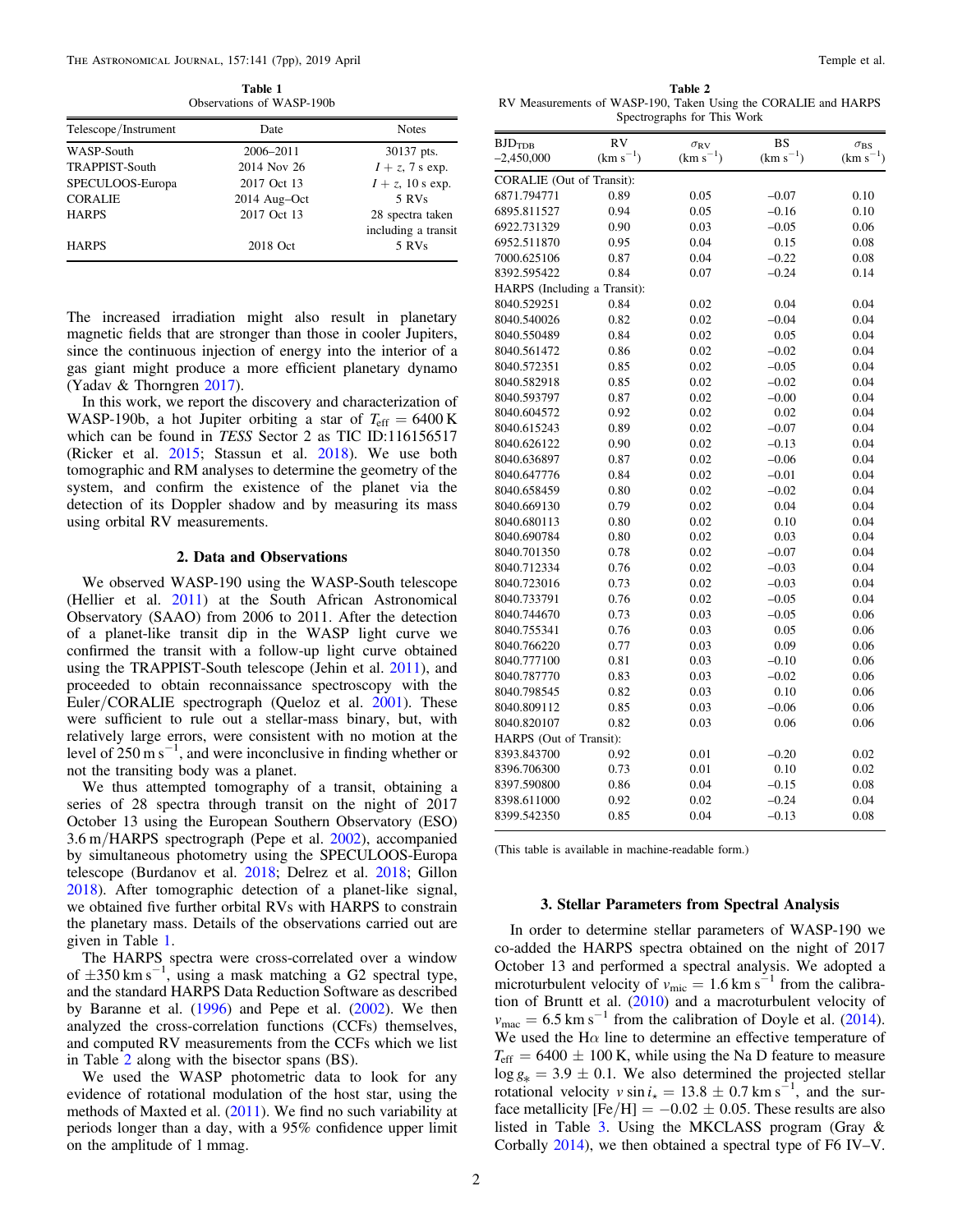#### <span id="page-2-0"></span>The Astronomical Journal, 157:141 (7pp), 2019 April Temple et al. Temple et al.

Table 3

|                                                                       | All System Parameters Obtained in the Combined Analyses for WASP-190b                                   |                         |  |
|-----------------------------------------------------------------------|---------------------------------------------------------------------------------------------------------|-------------------------|--|
| 1SWASP J003050.23-403424.3                                            |                                                                                                         |                         |  |
| 2MASS 00305023-4034243                                                |                                                                                                         |                         |  |
| TIC ID:116156517                                                      |                                                                                                         |                         |  |
| Gaia DR2 4994237247949280000                                          |                                                                                                         |                         |  |
|                                                                       | R.A. = $00^{\text{h}}30^{\text{m}}50$ °233, Decl. = $-40^{\circ}34^{\prime}24^{\prime\prime}36$ (J2000) |                         |  |
| $V = 11.7 \pm 0.1$ (TYCHO2)                                           |                                                                                                         |                         |  |
| Gaia DR2 Proper Motions:                                              |                                                                                                         |                         |  |
| (R.A.) 38.23 $\pm$ 0.03 (decl.) -9.14 $\pm$ 0.04 mas yr <sup>-1</sup> |                                                                                                         |                         |  |
| <i>Gaia</i> DR2 Parallax: $1.82 \pm 0.03$ mas                         |                                                                                                         |                         |  |
| Rotational Modulations: $\langle 1 \text{ mmag } (95\%)$              |                                                                                                         |                         |  |
| Stellar Parameters from Spectral Analysis:                            |                                                                                                         |                         |  |
| Parameter                                                             | Value                                                                                                   |                         |  |
| (Unit)                                                                |                                                                                                         |                         |  |
| Spectral type                                                         | F <sub>6</sub> IV-V                                                                                     |                         |  |
| $T_{\rm eff}$ (K)                                                     | $6400 \pm 100$                                                                                          |                         |  |
| $\log g_*$                                                            | $3.9 \pm 0.1$                                                                                           |                         |  |
| [Fe/H]                                                                | $-0.02 \pm 0.05$                                                                                        |                         |  |
| $v \sin i_*$ (km s <sup>-1</sup> )                                    | $13.8 \pm 0.7$                                                                                          |                         |  |
| $v_{\rm mic}$ (km ${\rm s}^{-1})$                                     |                                                                                                         | 1.6 (assumed)           |  |
| $v_{\mathrm{mac}}~(\mathrm{km~s}^{-1})$                               |                                                                                                         | 6.5 (assumed)           |  |
| Parameters from Photometric and RV Analysis:                          |                                                                                                         |                         |  |
| Parameter                                                             | DT Value                                                                                                |                         |  |
| (Unit)                                                                |                                                                                                         | (adopted):              |  |
| $P$ (day)                                                             |                                                                                                         | $5.367753 \pm 0.000004$ |  |
| $T_c(BJD_{TDB})$                                                      | $2457799.1256 \pm 0.0007$                                                                               |                         |  |
| $T_{14}$ (day)                                                        | $0.186 \pm 0.002$                                                                                       |                         |  |
| $T_{12} = T_{34}$ (day)                                               | $0.017 \pm 0.002$                                                                                       |                         |  |
| $R_{\rm P}^2/R_*^2$                                                   | $0.0062 \pm 0.0002$                                                                                     |                         |  |
| b                                                                     | $0.45 \pm 0.09$                                                                                         |                         |  |
| $i\binom{°}{ }$                                                       | $87.1 \pm 0.7$                                                                                          |                         |  |
| $a$ (au)                                                              | $0.0663 \pm 0.0008$                                                                                     |                         |  |
| $M_*$ $(M_{\odot})$                                                   | $1.35 \pm 0.05$                                                                                         |                         |  |
| $R_{*}$ ( $R_{\odot}$ )                                               | $1.6 \pm 0.1$                                                                                           |                         |  |
| $\log g_*$ (cgs)                                                      | $4.17 \pm 0.04$                                                                                         |                         |  |
| $\rho_* \left( \rho_{\odot} \right)$                                  | $0.34 \pm 0.05$                                                                                         |                         |  |
| $T_{\rm eff}$ (K)                                                     | $6400 \pm 100$                                                                                          |                         |  |
| [Fe/H]                                                                | $-0.02 \pm 0.05$                                                                                        |                         |  |
| $K$ (km s <sup>-1</sup> )                                             | $0.099 \pm 0.009$                                                                                       |                         |  |
| $M_{\rm P}$ ( $M_{\rm Jup}$ )                                         | $1.0 \pm 0.1$                                                                                           |                         |  |
| $R_{\rm P}$ ( $R_{\rm Jup}$ )                                         | $1.15 \pm 0.09$                                                                                         |                         |  |
| $\log g_{\rm P}$ (cgs)                                                | $3.2 \pm 0.1$                                                                                           |                         |  |
| $T_{\rm cal}$ (K)                                                     | $1500 \pm 50$                                                                                           |                         |  |
| Parameters from RM and DT Analyses:                                   |                                                                                                         |                         |  |
| Parameter                                                             | DT Value                                                                                                | RM Value:               |  |
| (Unit)                                                                | (adopted):                                                                                              |                         |  |
| $\gamma$ (km s <sup>-1</sup> )                                        | $0.82 \pm 0.01$                                                                                         | $0.823 \pm 0.009$       |  |
| $\lambda$ (°)                                                         | $21 \pm 6$                                                                                              | $23 \pm 12$             |  |
| $v_{FWHM}$ (km s <sup>-1</sup> )                                      | $10 \pm 1$                                                                                              | .                       |  |
| $v \sin i_{\star}$ (km s <sup>-1</sup> )                              | $13.3 \pm 0.6$                                                                                          | $14.1 \pm 0.7$          |  |
|                                                                       |                                                                                                         |                         |  |

# 4. Combined Markov Chain Monte Carlo Analysis

We conduct an analysis very similar to that conducted by Temple et al. ([2018](#page-6-0)) for WASP-174b, which involves the use of Markov chain Monte Carlo (MCMC) methods to analyze the combined photometric and spectroscopic data sets. As one approach we use the in-transit spectroscopy data in the form of RV measurements, following the method of Hirano et al. ([2011](#page-6-0)), and as a second approach we use the same data in the form of CCFs, following methods similar to that used by Brown et al. ([2017](#page-5-0)) and Temple et al. ([2017](#page-6-0)). We call the former the RM analysis and the latter the tomographic analysis.



Figure 1. Top: the discovery light curve for WASP-190b (WASP-South). Middle: the two follow-up light curves with the best-fitting model shown in blue. Bottom: the residuals of the fits to the follow-up light curves. The data used to create this figure are available.

The code we use is described by Collier Cameron et al.  $(2007)$  $(2007)$  $(2007)$  and Pollacco et al.  $(2008)$  $(2008)$  $(2008)$ , which in the latest version includes the tomographic analysis as described by Collier Cameron et al. ([2010a](#page-5-0)). In both analyses, fitting the photometric light curves allows direct measurement of the planet-to-star area ratio,  $(R_p/R<sub>x</sub>)^2$ , the impact parameter b, and the key transit timing information  $T_c$ , P,  $T_{14}$ , and by extension  $T_{12}$ , which are respectively the epoch of mid-transit, the orbital period, the transit duration, and the duration of ingress (or equivalently egress). We use the value of *T*eff obtained in the spectral analysis (see the discussion in Section [7](#page-4-0)) as the starting value for the MCMC chains, and for each new value of  $T_{\rm eff}$  we interpolate four-parameter law limb-darkening coefficients from the tables of Claret ([2000,](#page-5-0) [2004](#page-5-0)). Stellar mass is calculated at each step using the Enoch–Torres relation (Enoch & Collier Cameron [2010;](#page-5-0) Torres et al. [2010](#page-6-0)). The photometric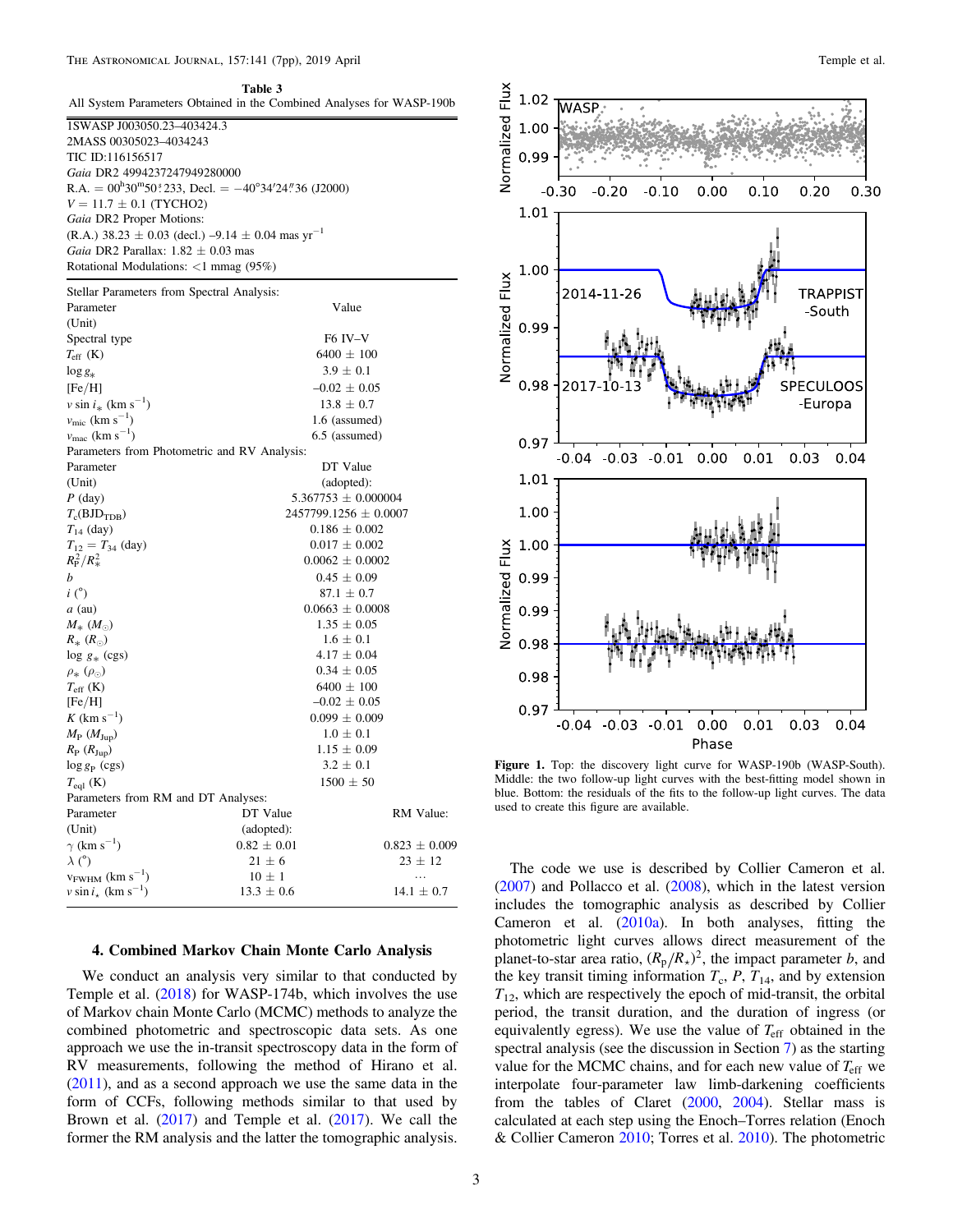<span id="page-3-0"></span>

Figure 2. The best-fitting evolutionary tracks and isochrones of WASP-190 obtained using BAGEMASS. Black points: individual realizations of the MCMC. Dotted blue line: Zero-age main sequence (ZAMS) at best-fit [Fe/ H]. Green dashed lines: evolutionary track for the best-fit [Fe/H] and mass, plus  $1\sigma$  bounds. Red lines: isochrone for the best-fit [Fe/H] and age, plus  $1\sigma$ bounds. Orange star: measured values of  $T_{\text{eff}}$  and  $\rho_*$  for WASP-190 obtained in the spectral and photometric analyses, respectively.

Table 4 Parameters for WASP-190 from BAGEMASS

| Parameter (Unit)   | Value           |
|--------------------|-----------------|
| Age $(Gyr)$        | $2.8 \pm 0.4$   |
| $M_{*}(M_{\odot})$ | $1.30 \pm 0.05$ |
| $[Fe/H]_{init}$    | $0.03 \pm 0.04$ |

data are displayed in Figure [1](#page-2-0) along with the best-fit model and residuals of the fit.

The RV analysis then enables measurement of the barycentric system velocity  $\gamma$  and the stellar reflex velocity semi-amplitude K. We expect that most hot Jupiters will settle into a circular orbit on a shorter timescale than their lifetimes (Pont et al. [2011](#page-6-0)), but with an orbital period of  $\sim$  5 days, WASP-190b is entering the regime where eccentricity may remain. However, we do not have sufficient orbital RVs to constrain the eccentricity and so assume a circular orbit. We do not include the CORALIE measurements in the model adopted here, although including them changes the planetary mass by much less than the error bar.

Both the RM analysis and the tomographic analysis can allow the measurement of  $v \sin i_x$  and  $\lambda$ , while providing an additional constraint on the values of  $\gamma$  and b. However, it can often be the case that for the RM analysis a prior on  $v \sin i_x$  is required in order to obtain a well-constrained fit, and so we adopt the spectral  $v \sin i_x$  as a prior for both analyses. In the tomographic analysis we also fit the local line width,  $v_{\text{FWHM}}$ , resulting from stellar turbulence and instrumental broadening, which influences the width of the planetary perturbation of the line profiles, and whose shape is assumed to be Gaussian.

We show all RV measurements used in this work, along with the best-fitting RV and RM models in Figure 3. We also display the tomographic data (the time series of CCFs with the



Figure 3. Top: HARPS RV measurements used in the analysis of WASP-190b. The blue line shows the best-fit Keplerian RV curve and the fit to the RM effect. Center: the bisectors for the out-of-transit RVs plotted against phase, which show no correlation with the RV measurements. Bottom: region around transit on a larger scale.

average of the out-of-transit CCFs subtracted from all CCFs) in Figure [4,](#page-4-0) along with the best-fit planet model and residuals. The best-fit parameters are listed in Table [3.](#page-2-0) We adopt the solution to the tomographic analysis (see Section [6](#page-4-0)) and, to avoid duplicating parameters derived from the same data (which are consistent in any case), the only parameters for which we list values from both analyses are  $\gamma$ ,  $\nu \sin i_{\star}$ , and  $\lambda$ .

# 5. Results for the Star

We find WASP-190 to have a large radius of  $R_* = 1.6 \pm 1.6$ 0.1  $R_{\odot}$  and a density of  $\rho_* = 0.34 \pm 0.05 \rho_{\odot}$ . This implies that the star is beginning to evolve away from the main sequence, which would be consistent with the spectral type of F6 IV–V.

The effective temperature  $(T_{\text{eff}})$  was also obtained using the infrared flux method (IRFM; Blackwell & Shallis [1977](#page-5-0)). The stellar spectral energy distribution was obtained using literature broadband photometry from 2MASS (Skrutskie et al. [2006](#page-6-0)), APASS9 B, V,  $g'$ , r', and i' (Henden et al. [2015](#page-6-0)), USNO-B1 R (Monet et al. [2003](#page-6-0)), and WISE (Cutri et al. [2012](#page-5-0)). The photometry was converted to fluxes and the best-fitting Kurucz ([1993](#page-6-0)) model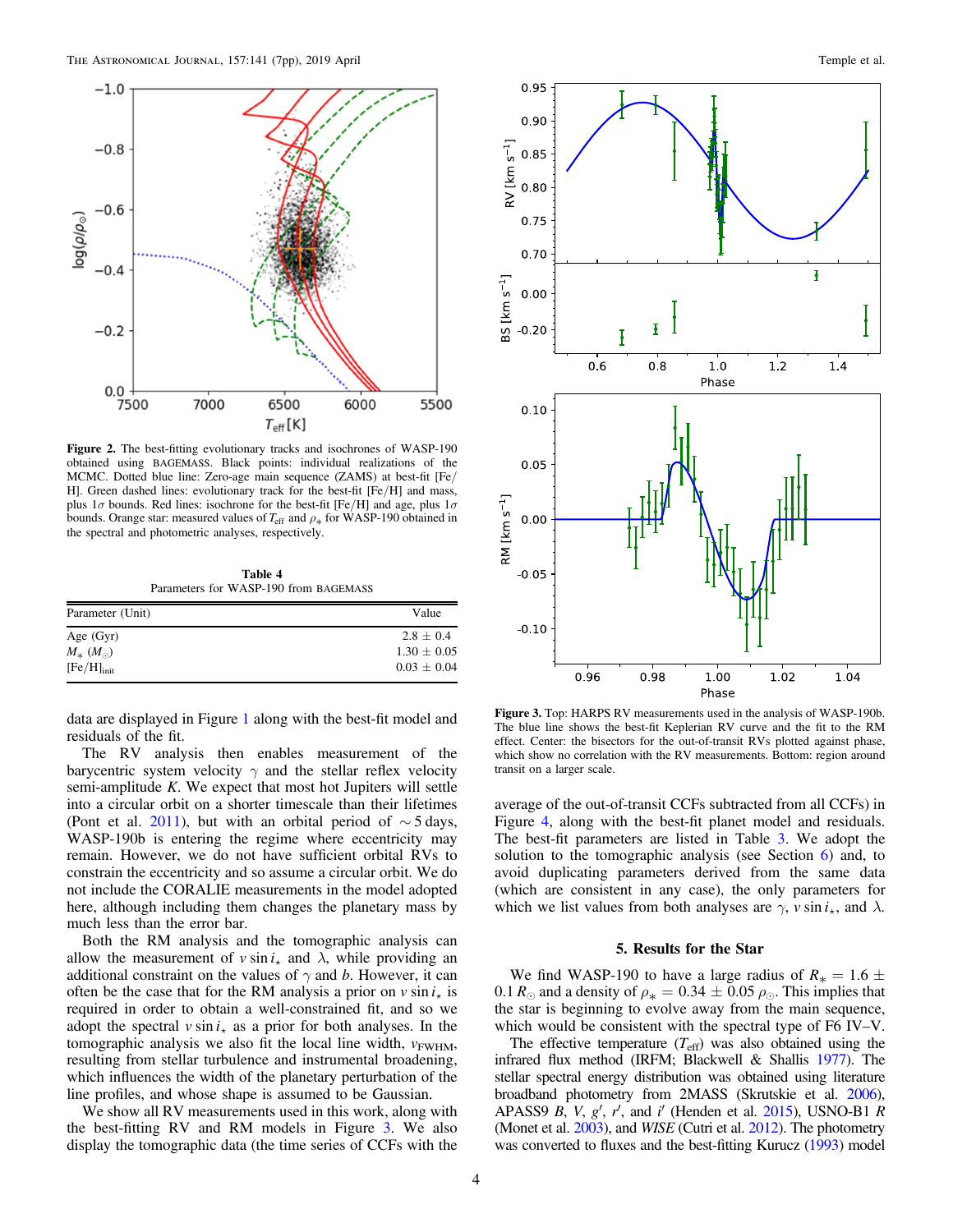<span id="page-4-0"></span>

Figure 4. Center-left: Doppler tomogram comprised of the time series of residual HARPS CCFs calculated by subtracting the average of the out-of-transit CCFs from all CCFs. Left: SPECULOOS-Europa light curve taken simultaneously with the HARPS observation. Center-right: best-fit planet model. Right: residuals remaining after subtracting the best-fit planet model from the center-left tomogram. In the three tomographic panels, the start and end times of the transit are marked with horizontal white dashes, while the vertical dashes mark, respectively, the positions of  $\gamma - v \sin i_x$ ,  $\gamma$ , and  $\gamma + v \sin i_x$ . We interpret the tomogram as showing a very faint, prograde planet signal, which in places is completely masked by background noise.



Figure 5.  $R_p$  vs.  $T_{eql}$ , color coded by mass, of all known planets with  $0.6 M_{Jup} < \dot{M}_p < 4.0 M_{Jup}$ . WASP-190b is displayed including the error bars on the measured radius and temperature.

flux distribution found and integrated to determine a bolometric flux of  $5.27 \pm 0.26 \times 10^{-10}$  erg s<sup>-1</sup> cm<sup>-2</sup>. No visible interstellar lines were seen around the Na D line, so  $E(B - V)$  was assumed to be zero. The IRFM was then used, with the 2MASS fluxes, to obtain a value of  $T_{\text{eff}} = 6560 \pm 140 \text{ K}$  as well as an angular diameter of  $\theta = 0.029 \pm 0.001$  mas. The *Gaia* DR2 (Gaia Collaboration et al. [2016,](#page-5-0) [2018](#page-5-0)) lists the parallax of WASP-190 as  $1.82 \pm 0.03$  mas. Using these values and accounting for the correction to Gaia DR2 parallax values suggested by Stassun & Torres ([2018](#page-6-0)), we obtain a stellar radius of  $1.65 \pm 0.08 R_{\odot}$ , which is consistent with our result from the MCMC analysis.

We investigate the age of WASP-190 using the open source software BAGEMASS<sup>12</sup> (Maxted et al. [2015](#page-6-0)). BAGEMASS allows the user to fit  $T_{\text{eff}}$  and  $M_*$  using stellar evolutionary models calculated for different He abundances and mixing lengths (GARSTEC; Weiss & Schlattl [2008](#page-6-0)). As inputs we use the values of  $T_{\text{eff}}$  and [Fe/H] derived from the spectral analysis in Section [3](#page-1-0), and also use the value of  $\rho_*$  obtained in the combined analysis (Section [4](#page-2-0)) as a constraint.

Assuming solar values for the He abundance and mixing length gave the best-fit solution. We display the corresponding isochrones and evolutionary tracks in Figure [2,](#page-3-0) and give the fitted parameters in Table [4.](#page-3-0) We find the current age of WASP-190 to be 2.8  $\pm$  0.4 Gyr, implying that the star is beginning to evolve off the main sequence. This is consistent with our finding that the star has a radius larger than expected for a main-sequence star. For comparison, the time taken to exhaust all hydrogen in the core is  $3.8 \pm 0.5$  Gyr.

### 6. Results for the Planet

We find a best-fit K of  $0.099 \pm 0.009$  km s<sup>-1</sup>, giving a planet mass of  $M_p = 1.0 \pm 0.1 M_{Jup}$ . The fitted planetary radius is  $1.15 \pm 0.09 R_{\text{Jup}}$ .

The in-transit RVs, showing the RM effect, are displayed in the lower panel of Figure [3.](#page-3-0) The equivalent tomogram of the same data is shown in Figure 4. Both are consistent with a planet in a prograde orbit. The projected spin–orbit angle,  $\lambda$ , is measured as  $23^{\circ} \pm 12^{\circ}$  in the RM analysis and as  $21^{\circ} \pm 6^{\circ}$  in the tomographic analysis. The planet trace is faint and hard to see, which we attribute to the star being relatively faint for tomographic analysis, at  $V = 11.7$ , and the transit dip being relatively shallow for a hot Jupiter, at 0.6%. The latter results from the star being relatively large at 1.6  $R_{\odot}$  when compared to the planet, which has only a mildly inflated radius of  $1.15 R_{\text{Jup}}$ .

#### 7. Discussion and Conclusions

We have shown that WASP-190b is a typical hot Jupiter with a mass of  $1.0 \pm 0.1 M_{Jup}$  and a mildly inflated radius of  $1.15 \pm 0.09 R_{Jup}$ . It is in a 5.4-day orbit that is marginally misaligned with respect to the stellar rotation, with  $\lambda =$  $21^{\circ} \pm 6^{\circ}$ .

The measured values of *v* sin  $i_{\star}$  and  $\lambda$  are consistent between the spectral analysis, the tomographic analysis, and the RM

<sup>12</sup> http://[sourceforge.net](http://sourceforge.net/projects/bagemass)/projects/bagemass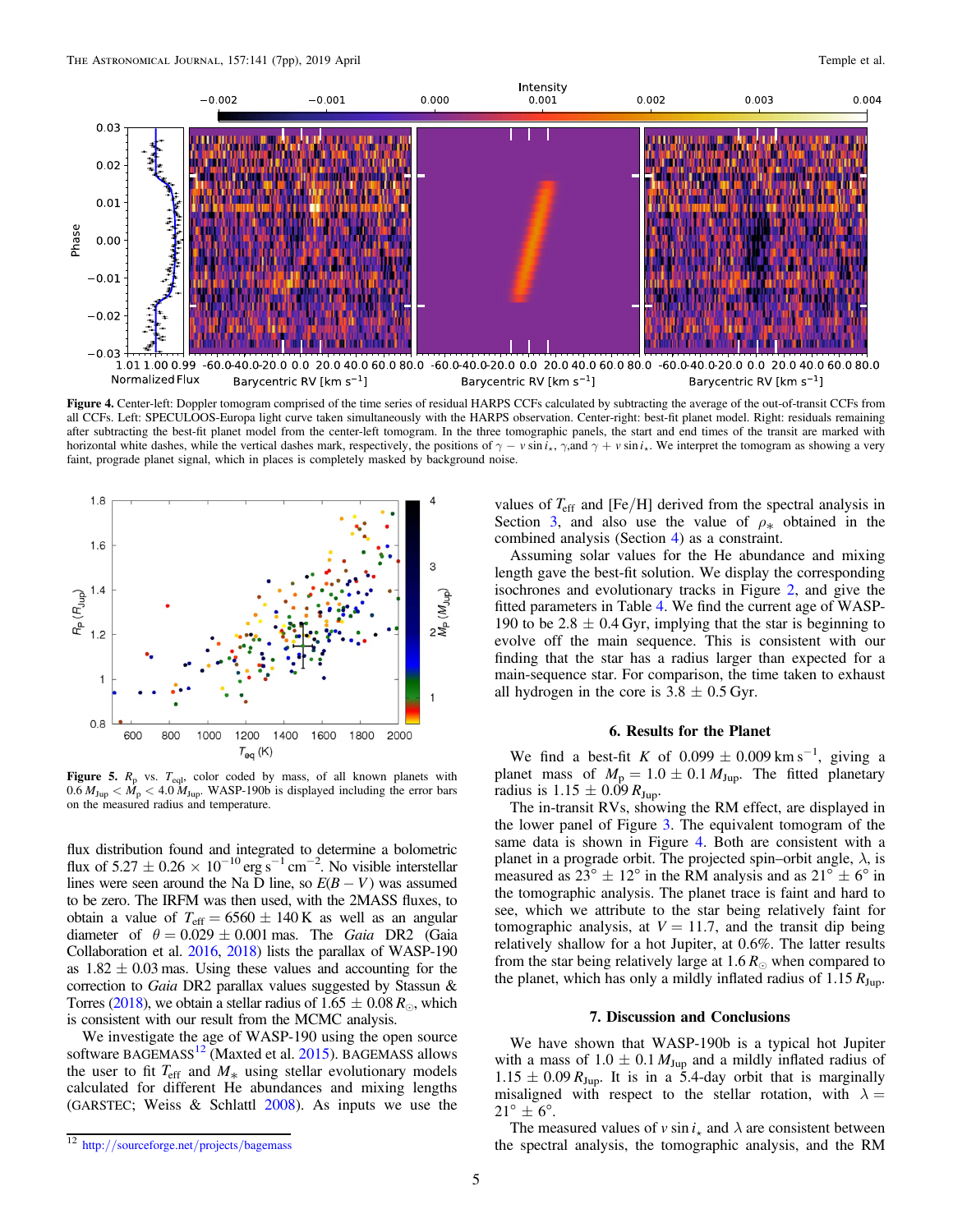<span id="page-5-0"></span>analysis. The tomographic analysis produced similar fits, giving a  $v \sin i_x$  value consistent with the spectroscopic value, regardless of whether we adopted the spectroscopic  $v \sin i_x$  as a prior. In contrast, the RM analysis was less constrained without a prior, and the fit tended to favor values that were too large. This often occurs for systems with a low impact parameter b, since it is difficult to differentiate the effects of  $v \sin i_x$  and  $\lambda$  on the shape of the RM curve when it is symmetrical (e.g., Albrecht et al. 2011). Since, in WASP-190, the impact parameter has a mid-level value of  $b = 0.45$ , this tendency should be reduced, but it may be that the low signal-to-noise of the data is leading the fit to be less constrained than usual. Overall, we found that the parameters were better constrained in the tomographic analysis than in the RM analysis, and so we adopt that fit.

While there is a well-established trend between the irradiation of a hot Jupiter and the inflation of its radius (e.g., Enoch et al. 2012), hot Jupiters also display a wide range of radii (e.g., Burrows et al. 2007). Sestovic et al. ([2018](#page-6-0)) investigates the relationship between planet radius, mass, and irradiation, finding that a more massive planet is usually less inflated than a low-mass planet of the same temperature, due to the planet's gravity counteracting the inflation. In Figure [5](#page-4-0) we show planetary radius as a function of equilibrium temperature, and use planetary mass as a third dimension, for all planets with  $0.6 M_{Jup} < M_p < 4.0 M_{Jup}$  as listed in the TEPCat database (Southworth  $2011$ ). The figure indicates that planets of a given mass and equilibrium temperature can have a wide range of radii, and shows that planets of  $\sim$ 1  $M_{\text{Jup}}$  like WASP-190b are not necessarily inflated, implying that the invocation of some third parameter is required. Possible causes of the disparity include different evolutionary histories, leading to different amounts of irradiation over time (e.g., Hartman et al. [2016](#page-6-0)), the possibility of internal heating mechanisms (e.g., Ginzburg & Sari 2015; Kurokawa & Inutsuka [2015;](#page-6-0) Ryu et al. [2018](#page-6-0); Thorngren & Fortney [2018](#page-6-0)), and differences in the mass and metallicity of the planets' cores (e.g., Enoch et al. 2012).

With  $\lambda = 21^{\circ} \pm 6^{\circ}$ , WASP-190b is marginally misaligned. This is consistent with the known trend in hot-star systems, whereby planets around stars beyond the Kraft break have a wider range of obliquities, with most being in misaligned orbits (e.g., Winn et al. [2010;](#page-6-0) Dai & Winn 2017). The true orbit may be more strongly misaligned, however, since the value of∣ ∣ *l* for non-polar misaligned orbits represents a lower limit for the true obliquity  $|\psi|$ . To measure  $\psi$  it would be necessary to independently measure the stellar equatorial rotational velocity v or stellar inclination  $i_{\star}$  (for example, by looking for differential rotation effects as described by Cegla et al. 2016).

WASP-South is hosted by the South African Astronomical Observatory and we are grateful for their ongoing support and assistance. Funding for WASP comes from consortium universities and from the UK's Science and Technology Facilities Council. The research leading to these results has received funding from the European Research Council (ERC) under the FP/2007-2013 ERC grant agreement No. 336480, and under the H2020 ERC grant agreement No. 679030, and from an Actions de Recherche Concertée (ARC) grant, financed by the Wallonia-Brussels Federation. The Euler Swiss telescope is supported by the Swiss National Science Foundation (SNF). TRAPPIST-South is funded by the Belgian Fund for Scientific Research (Fond National de la Recherche

Scientifique, FNRS) under the grant FRFC 2.5.594.09.F, with the participation of the SNF. M.G. and E.J. are F.R.S.-FNRS Senior Research Associates. We acknowledge use of the ESO 3.6 m/HARPS spectrograph under programs 0100.C-0847(A), PI C. Hellier, and 0102.C-0414, PI L. Nielsen. This work has made use of data from the European Space Agency (ESA) mission *Gaia* (https://[www.cosmos.esa.int](https://www.cosmos.esa.int/gaia)/gaia), processed by the Gaia Data Processing and Analysis Consortium (DPAC; https://[www.cosmos.esa.int](https://www.cosmos.esa.int/web/gaia/dpac/consortium)/web/gaia/dpac/consortium).

Funding for the DPAC has been provided by national institutions, in particular the institutions participating in the Gaia Multilateral Agreement.

Facilities: SuperWASP, ESO:3.6m(HARPS), Euler1.2 m(CORALIE), WASP-South, TRAPPIST.

Software: HARPS Data Reduction Software (Baranne et al. 1996; Pepe et al. [2002](#page-6-0)), BAGEMASS (Maxted et al. [2015](#page-6-0)), GARSTEC (Weiss & Schlattl [2008](#page-6-0)), MKCLASS (Gray & Corbally [2014](#page-6-0)).

# ORCID iDs

- C. Hellier the [https:](https://orcid.org/0000-0002-3439-1439)//orcid.org/[0000-0002-3439-1439](https://orcid.org/0000-0002-3439-1439)
- D. R. Anderson the [https:](https://orcid.org/0000-0001-7416-7522)//orcid.org/[0000-0001-7416-7522](https://orcid.org/0000-0001-7416-7522)
- D. J. A. Brown  $\bullet$  [https:](https://orcid.org/0000-0003-1098-2442)//orcid.org/[0000-0003-1098-2442](https://orcid.org/0000-0003-1098-2442)
- M. Gillon [https:](https://orcid.org/0000-0003-1462-7739)//orcid.org/[0000-0003-1462-7739](https://orcid.org/0000-0003-1462-7739)
- M. Lendl **[https:](https://orcid.org/0000-0001-9699-1459)//orcid.org/[0000-0001-9699-1459](https://orcid.org/0000-0001-9699-1459)**
- P. F. L. Maxted  $\bullet$  [https:](https://orcid.org/0000-0003-3794-1317)//orcid.org/[0000-0003-3794-1317](https://orcid.org/0000-0003-3794-1317)
- D. Pollacco [https:](https://orcid.org/0000-0001-9850-9697)//orcid.org/[0000-0001-9850-9697](https://orcid.org/0000-0001-9850-9697)
- D. Quelo[z](https://orcid.org/0000-0002-3012-0316) [https:](https://orcid.org/0000-0002-3012-0316)//orcid.org/[0000-0002-3012-0316](https://orcid.org/0000-0002-3012-0316)
- D. Ségransan @ [https:](https://orcid.org/0000-0003-2355-8034)//orcid.org/[0000-0003-2355-8034](https://orcid.org/0000-0003-2355-8034)
- B. Smalley **[https:](https://orcid.org/0000-0002-3456-087X)//orcid.org/[0000-0002-3456-087X](https://orcid.org/0000-0002-3456-087X)**
- A. H. M. J. Triau[d](https://orcid.org/0000-0002-5510-8751) **the [https:](https://orcid.org/0000-0002-5510-8751)**//orcid.org/[0000-0002-5510-8751](https://orcid.org/0000-0002-5510-8751)

#### References

- Albrecht, S., Winn, J. N., Johnson, J. A., et al. 2011, [ApJ](https://doi.org/10.1088/0004-637X/738/1/50), [738, 50](http://adsabs.harvard.edu/abs/2011ApJ...738...50A)
- Anderson, D. R., Temple, L. Y., Nielsen, L. D., et al. 2018, arXiv[:1809.04897](http://arxiv.org/abs/1809.04897)
- Baranne, A., Queloz, D., Mayor, M., et al. 1996, A&AS, [119, 373](http://adsabs.harvard.edu/abs/1996A&AS..119..373B)
- Blackwell, D. E., & Shallis, M. J. 1977, [MNRAS](https://doi.org/10.1093/mnras/180.2.177), [180, 177](http://adsabs.harvard.edu/abs/1977MNRAS.180..177B)
- Boué, G., Montalto, M., Boisse, I., Oshagh, M., & Santos, N. C. 2013, [A&A](https://doi.org/10.1051/0004-6361/201220146)[,](http://adsabs.harvard.edu/abs/2013A&A...550A..53B) [550, A53](http://adsabs.harvard.edu/abs/2013A&A...550A..53B)
- Brown, D. J. A., Triaud, A. H. M. J., Doyle, A. P., et al. 2017, [MNRAS](https://doi.org/10.1093/mnras/stw2316)[,](http://adsabs.harvard.edu/abs/2017MNRAS.464..810B) [464, 810](http://adsabs.harvard.edu/abs/2017MNRAS.464..810B)
- Bruntt, H., Bedding, T. R., Quirion, P.-O., et al. 2010, [MNRAS](https://doi.org/10.1111/j.1365-2966.2010.16575.x), [405, 1907](http://adsabs.harvard.edu/abs/2010MNRAS.405.1907B)
- Burdanov, A., Delrez, L., Gillon, M., & Jehin, E. 2018, in Handbook of Exoplanets, ed. H. J. Deeg & J. A. Belmonte (Cham: Springer), [130](http://adsabs.harvard.edu/abs/2018haex.bookE.130B)
- Burrows, A., Hubeny, I., Budaj, J., & Hubbard, W. B. 2007, [ApJ](https://doi.org/10.1086/514326), [661, 502](http://adsabs.harvard.edu/abs/2007ApJ...661..502B)
- Cegla, H. M., Lovis, C., Bourrier, V., et al. 2016, [A&A](https://doi.org/10.1051/0004-6361/201527794), [588, A127](http://adsabs.harvard.edu/abs/2016A&A...588A.127C)
- Claret, A. 2000, A&A, [363, 1081](http://adsabs.harvard.edu/abs/2000A&A...363.1081C)
- Claret, A. 2004, [A&A](https://doi.org/10.1051/0004-6361:20041673), [428, 1001](http://adsabs.harvard.edu/abs/2004A&A...428.1001C)
- Collier Cameron, A., Bruce, V. A., Miller, G. R. M., Triaud, A. H. M. J., & Queloz, D. 2010a, [MNRAS](https://doi.org/10.1111/j.1365-2966.2009.16131.x), [403, 151](http://adsabs.harvard.edu/abs/2010MNRAS.403..151C)
- Collier Cameron, A., Guenther, E., Smalley, B., et al. 2010b, [MNRAS](https://doi.org/10.1111/j.1365-2966.2010.16922.x)[,](http://adsabs.harvard.edu/abs/2010MNRAS.407..507C) [407, 507](http://adsabs.harvard.edu/abs/2010MNRAS.407..507C)
- Collier Cameron, A., Wilson, D. M., West, R. G., et al. 2007, [MNRAS](https://doi.org/10.1111/j.1365-2966.2007.12195.x)[,](http://adsabs.harvard.edu/abs/2007MNRAS.380.1230C) [380, 1230](http://adsabs.harvard.edu/abs/2007MNRAS.380.1230C)
- Crouzet, N., McCullough, P. R., Long, D., et al. 2017, [AJ](https://doi.org/10.3847/1538-3881/153/3/94), [153, 94](http://adsabs.harvard.edu/abs/2017AJ....153...94C)
- Cutri, R. M., et al. 2012, yCat, [2311](http://adsabs.harvard.edu/abs/2012yCat.2311....0C)
- Dai, F., & Winn, J. N. 2017, [AJ](https://doi.org/10.3847/1538-3881/aa65d1), [153, 205](http://adsabs.harvard.edu/abs/2017AJ....153..205D)
- Delrez, L., Gillon, M., Queloz, D., et al. 2018, [Proc. SPIE,](https://doi.org/10.1117/12.2312475) [10700, 107001I 21](http://adsabs.harvard.edu/abs/2018SPIE10700E..1ID)
- Doyle, A. P., Davies, G. R., Smalley, B., Chaplin, W. J., & Elsworth, Y. 2014, [MNRAS](https://doi.org/10.1093/mnras/stu1692), [444, 3592](http://adsabs.harvard.edu/abs/2014MNRAS.444.3592D)
- Enoch, B., Collier Cameron, A., & Horne, K. 2012, [A&A](https://doi.org/10.1051/0004-6361/201117317), [540, A99](http://adsabs.harvard.edu/abs/2012A&A...540A..99E)
- Enoch, B., Collier Cameron, A., Parley, N. R., & Hebb, L. 2010, [A&A](https://doi.org/10.1051/0004-6361/201014326)[,](http://adsabs.harvard.edu/abs/2010A&A...516A..33E) [516, A33](http://adsabs.harvard.edu/abs/2010A&A...516A..33E)
- Gaia Collaboration, Brown, A. G. A., Vallenari, A., et al. 2018, [A&A](https://doi.org/10.1051/0004-6361/201833051), [616, A1](http://adsabs.harvard.edu/abs/2018A&A...616A...1G) Gaia Collaboration, Prusti, T., de Bruijne, J. H. J., et al. 2016, [A&A](https://doi.org/10.1051/0004-6361/201629272), [595, A1](http://adsabs.harvard.edu/abs/2016A&A...595A...1G) Gillon, M. 2018, [NatAs](https://doi.org/10.1038/s41550-018-0443-y), [2, 344](http://adsabs.harvard.edu/abs/2018NatAs...2..344G)
- Ginzburg, S., & Sari, R. 2015, [ApJ,](https://doi.org/10.1088/0004-637X/803/2/111) [803, 111](http://adsabs.harvard.edu/abs/2015ApJ...803..111G)